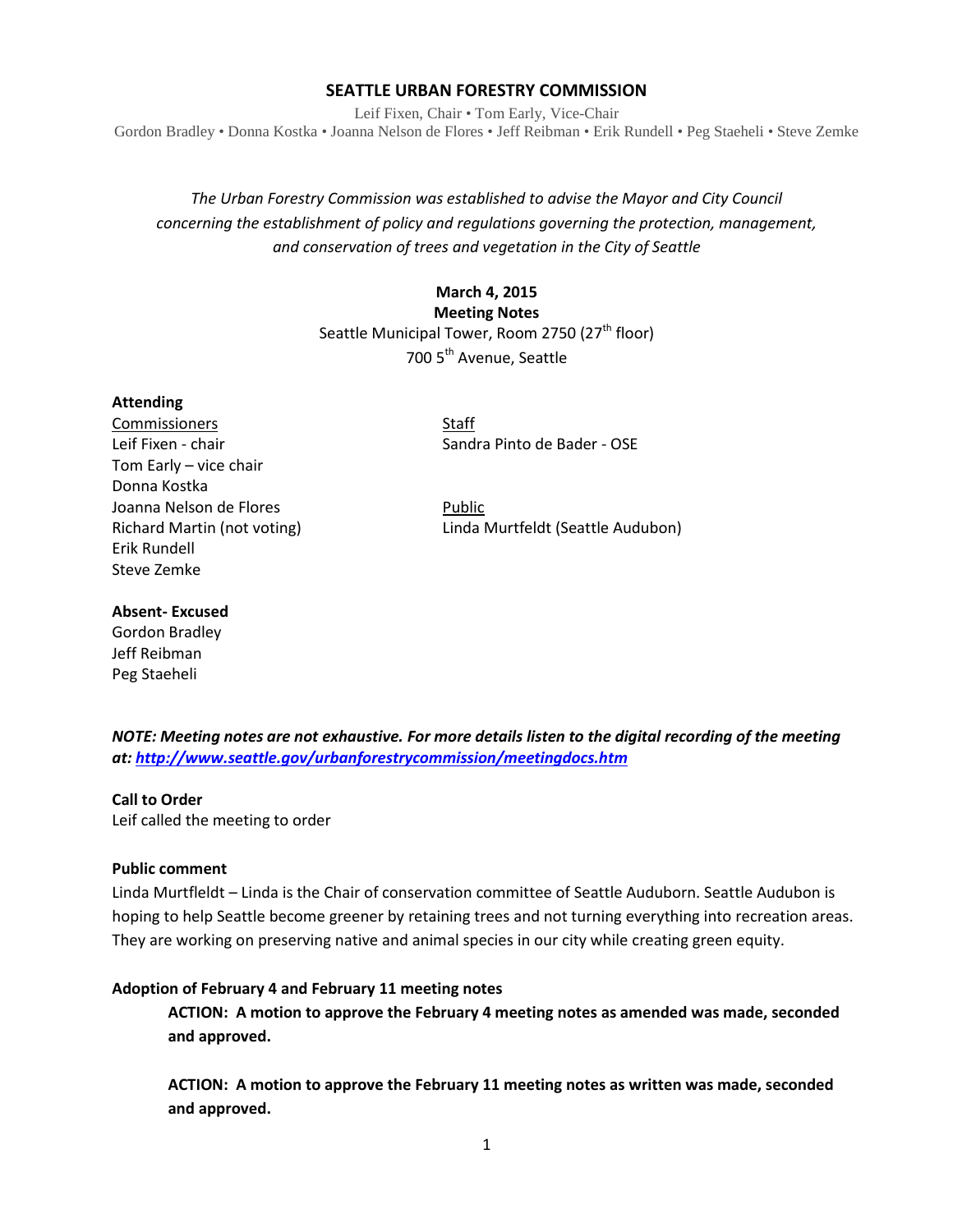#### **Follow-up items**

### - **Report on visit with Parks Board – Tom and Steve**

Tom and Steve shared the following points that came out of their visit with the Parks Board:

- 1. Tree topping: Brief discussion about tree topping for tree retention. Encouraged UFC to weigh in. Encourage City to clarify their policy.
- 2. Cheasty Mountain Bike Pilot Project: the Parks Board is moving forward with the pilot project. They are looking for an answer to the question of how to rank the ecological services provided by the existing site. What would be the proposal's impact based on such ranking. In conjunction with the proposed improvements to the site (take out invasives, plant new trees/plants, and introduce two trails). How do you determine how the site is going to be affected?
- 3. Balancing the restorative and rehabilitative qualities of people visiting these areas and the ecological functions derived from maintaining these areas. How much can the pilot project improve the site so as to end up with an enhanced ecosystem? What are the benefits of getting kids and young people involved? Interested in having people enjoy and benefit from open spaces while learning about the importance of the urban forest.
- 4. Steve encouraged the Board to weigh in on areas such as street trees adjacent to Parks; the tree replacement recommendation issued by the UFC, and encouraged the Board to issue a letter to City Council and the Mayor.
- 5. It would be a good idea for the UFC to do a briefing to the new head of the Parks Department.
- 6. The Board said they are interested in a continued dialogue with the UFC.
- 7. This was a very good meeting.

Follow up items:

- Revisit the tree trimming for views. Sandra to schedule a briefing with Parks regarding pruning for views.

Right-of-way Improvements Manual – Tom is working on comments. Make a formal statement about Greenways that should include trees and vegetation to make it a true Greenway. Tom will send comments to Leif. Sandra checked with SDOT and they said Jeff has been involved in this effort. Tom will send his comments to Jeff.

### - **Representative for Parks' Focus Groups – Donna (3/28)**

Donna will be representing the Commission in the focus group.

Follow-up items:

- Sandra will ask Susanne Rockwell to get the details to Donna.

### - **Mini-Summit attendance (4/4) Do we want a table at the Open House?**

The meeting is Saturday, April 4 in Seattle Center. Donna is already attending the Open House and offered to place UFC materials at her table.

Follow-up items:

- Sandra will provide materials to Donna, including: UFC one-pager, 2014 Annual Report, 2015 Wrok Plan and UFSP Executive Summary.

### - **Arboretum Multi-use Trail – tree removal list – UFC action?**

The Commission reviewed the tree removal list provided by the project manager. Leif walked the site and saw that the even though the trees to be removed are marked, there is no project sign or any other explanation for the 18 ft wide road that is coming in. A lot of large trees are coming out and it sets a double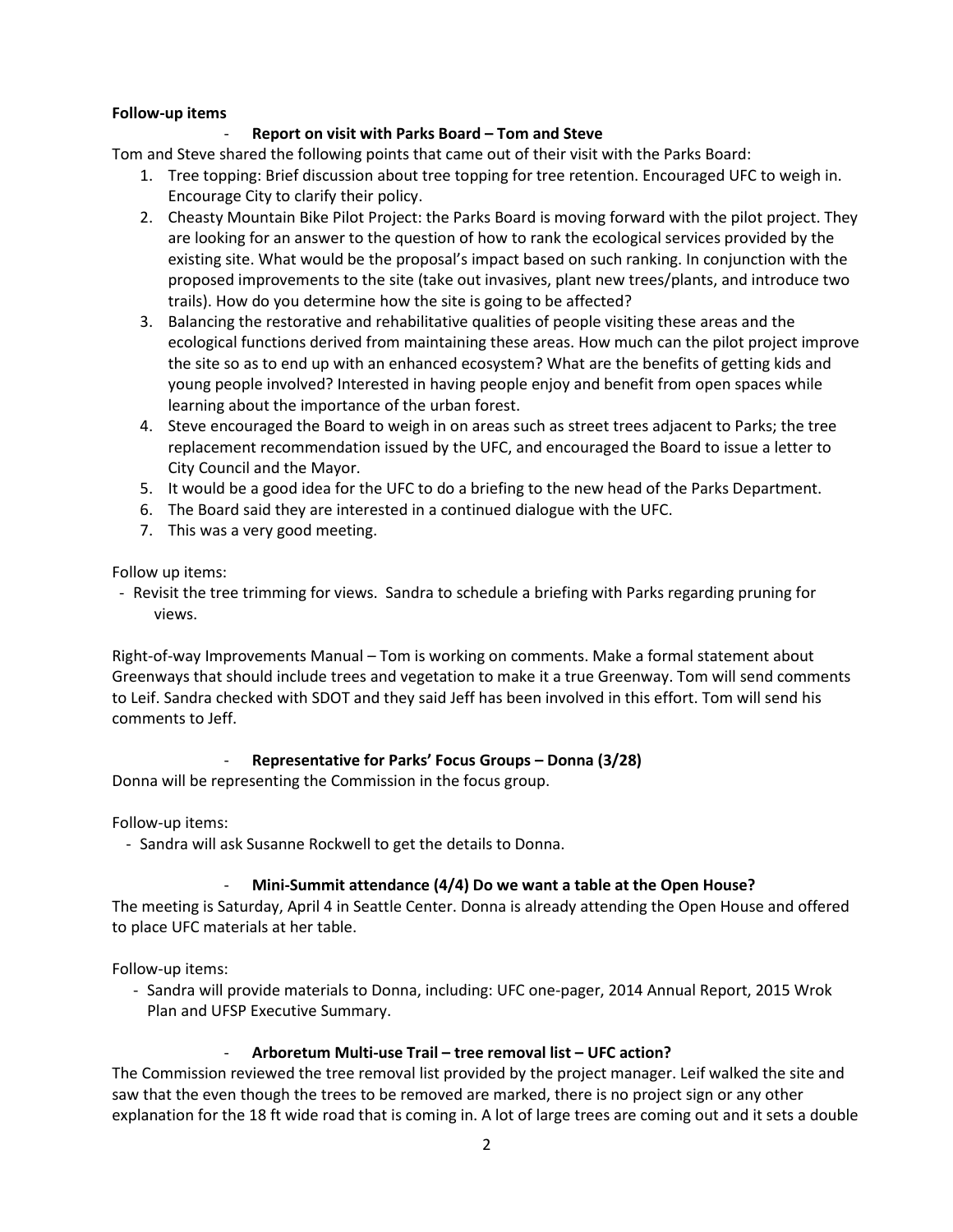standard. Leif was questioning the need to create a new, separate path. He would encourage for them to follow the process that other developments have to go through. Push for the project to follow 2x1 and not 1x1 replacement.

Follow-up items:

- UFC to write letter to CC and Mayor with cc to Parks and Arboretum. The letter will mention:
	- Received briefing.
	- Received removal list. Lots of trees, large and native.
	- We've identified a deficit/conflict in terms of a couple of policies.
	- UFC walked the path.
	- Concerned about existing parallel path.
	- Project should follow City policy of 2x1.
	- Commission to receive a list of replacement trees with species and size.
- Sandra to request list of replacement trees.

Notice to the public – as SDOT so people know what's going on. Yellow ribbon.

### - **Cheasty Tour**

SANDRA TO RE-SEND DIRECTIONS TO TOUR. Parks Board issued a letter in support of cross trails. Steve to send Sandra an article about bike trails. TO SHARE WITH THE UFC.

## - **Trees and Solar legislation – UFC letter**

The Commission checked Leg.gov.wa to see if SB 5414 moved out of Committee and found that the Bill did not move forward.

### **Other Work Plan items**

### - **Planning Commission – reaching out to UFC**

The Planning Commission is currently working on the Comp Plan update and would like to visit with the Urban Forestry Commission. Leif, Erik, Jeff are the subcommittee to participate in this process.

Follow-up items:

- Sandra will schedule the Planning Commission meeting in May.
- Sandra will ask Brennon for the draft Environment, Parks, and Transportation elements for Commission review.
- -Erik will send Sandra elements to discuss. Sandra will send to Jesseca in the Planning Commission.

### - **Meetings with MO and CC – Mayor visit on 4/8**

Agenda for the visit:

Introductions

Opening Remarks by Mayor

Q&A:

- Stewardship Plan 23% to 30% (referenced into Comp Plan referenced)
- Canopy cover assessment
- Public trees GSP and 2x1. Parks GSP restoration efforts thank him for his support.
- Private Property DPD ordinance

# Closing Remarks by Mayor

**End**